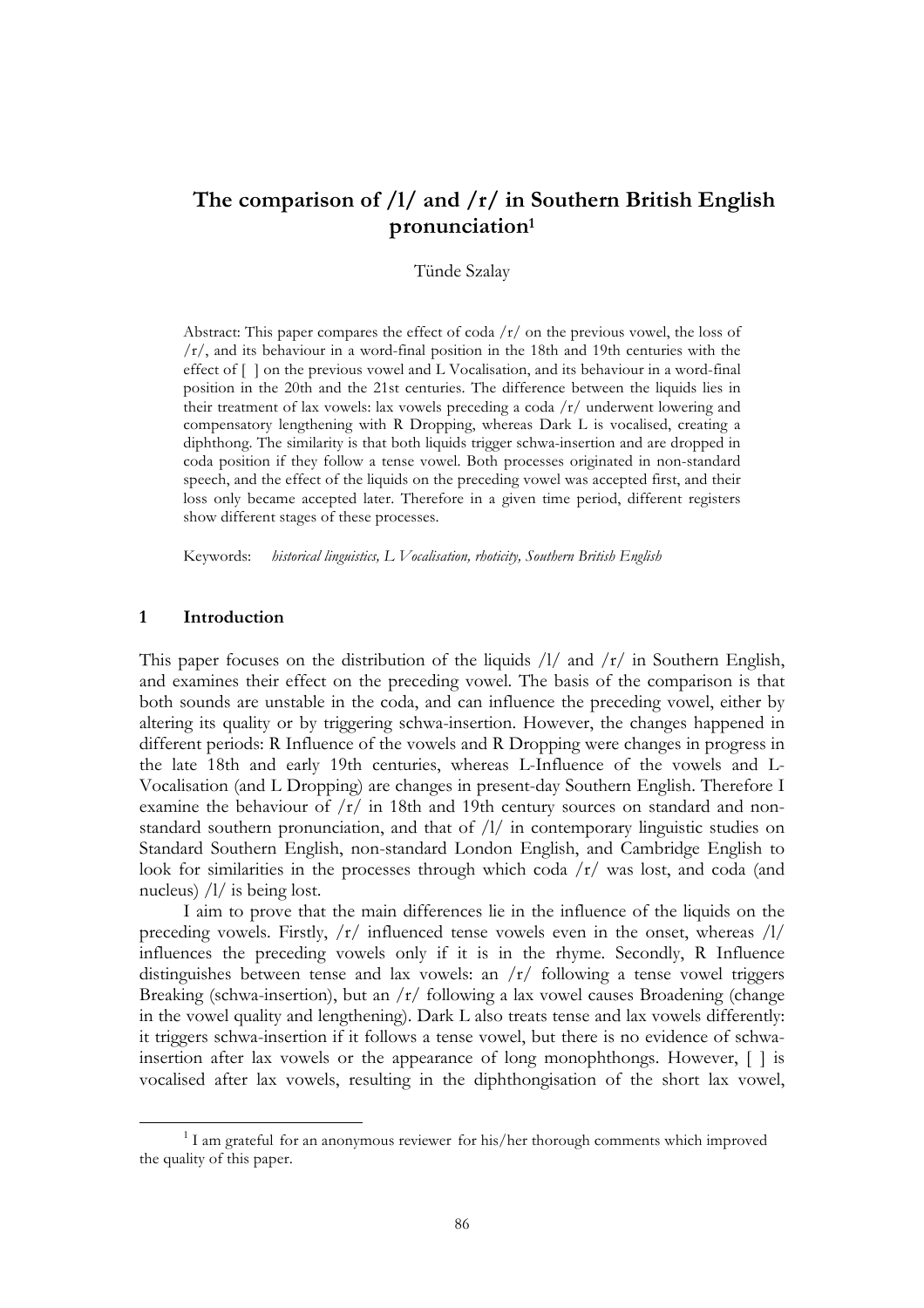therefore [] can alter the quality of both tense and lax vowels. Consequently, in the case of lax vowels, coda /r/ caused a change in their quality, was dropped and triggered compensatory lengthening, whereas coda [] is vocalised. In the case of tense vowels, both coda and onset /r/ triggered schwa-insertion and thus caused diphthongisation, but only coda /r/ was dropped, whereas only coda [] triggers schwa-insertion and diphthongisation and is dropped.

The similarity lies in the distribution of the liquids. As  $\cosh /r /$  was being dropped in the 18th and 19th centuries, it gave rise to an intervocalic sandhi  $\frac{r}{r}$ , but there was a stage when both preconsonantal /r/, pre-vocal R Dropping, and Linking- and Intrusive R were present. Today the same can be said about the distribution of /l/: as the loss of coda /l/ increases, so does the loss of onset /l/ but to a much lesser extent (Kerswill 1990 and 1995), therefore Linking L arises, but Intrusive L is blocked by Intrusive R. Also, today the presence of vocalised /l/ is controlled by stylistic factors, just as R Dropping was in the 18th and 19th centuries.

Therefore section 2 compares the process of R Dropping and L Vocalisation, starting with their prerequisites in section 2.1, followed by an analysis whether they are cases of consonant dropping and compensatory lengthening or consonant vocalisation in section 2.3. Thirdly, their effect on the vowel inventory is presented, and lastly the difference between word-internal and word-final coda is examined in section 2.4 and 2.5. Section 3 presents the sociolinguistic perspective of the phenomena. Lastly, section 4 presents my conclusion.

# **2 Changes in progress**

### **2.1 Prerequisites**

Both phenomena have a prerequisite: namely before the time of R Dropping coda  $\sqrt{r}$ weakened to / / (Cruttenden 2001, Lass 1999), and coda /l/ became dark before L Vocalisation. According to Cruttenden (2001) the weakening turned  $/r/$  from an alveolar or post-alveolar trill to a post-alveolar approximant //, and the trill was only used before vowels (Cruttenden 2001). Incidentally onset  $\langle r \rangle$  has also become  $\langle \rangle$  and is found as such in present day Standard Southern English, but it has to be noted that it happened in the coda first, and the approximant occurred before a consonant and wordfinally. According to Lass (1999) the weakening of  $/r/$  preceded its deletion, however, he questions that its manner of articulation was a trill, (although trilled allophones were present), so he does not describe the exact process of the weakening. Besides that, neither Cruttenden nor Lass mentions whether the rule was post-lexical, that is to say that there is no description of the quality of  $/r/$  in connected speech, in word-final positions such as prevocalically in *more apples* and preconsonantally in *more plums*.

If weakening is analysed as decomposition, and the loss of certain articulatory features, these articulatory features have to be dealt with, which is never easy for liquids. The English rhotic was articulated by the tip of the tongue that touched the upper teeth ridge (trill) before its weakening and now the tongue tip either touches the upper teeth ridge (tap) or approximates it (approximant) (Cruttenden 2001). To this primary place of articulation Lass (1999) adds two secondary places of articulation, namely a velar and a pharyngeal one that were present at the time of the weakening of coda  $/r/$ . It is interesting to note that if all the articulatory features are lost but the velar one, the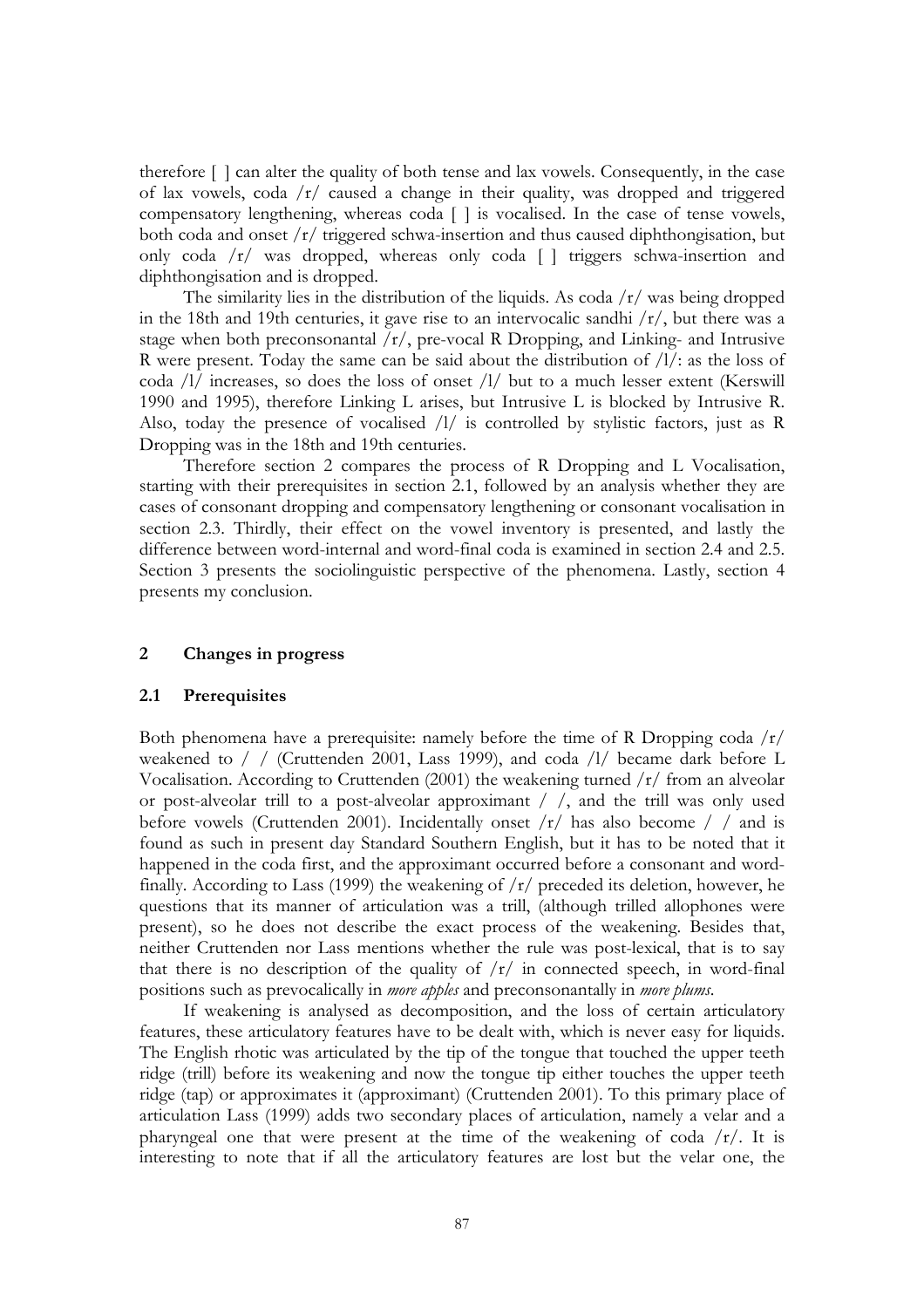remaining sound is a back vowel, and indeed Lass (1999) does mention that // could be interpreted as an "allophone of  $/r$ ". However, schwa is a central vowel, and 18th century sources such as Search (1773) and Nares (1792) describe that inserted schwa and the /r/ triggering schwa-insertion is present in the same words at the same time. That is to say *beer* was pronounced as /bir/, and schwa and  $\frac{r}{r}$  were not in complementary distribution.<sup>2</sup>

L Vocalisation is preceded by L Darkening, an allophonic change that affects /l/ preconsonantally and word-finally (Cruttenden 2001). Given the fact that L Darkening is a 20th century process, it is described more precisely and in more details. Therefore it is usually given that the rule is, or at least started as post-lexical. It is also known that  $\frac{i}{l}$ patterns with the vowels, due to that /lj/ is a well formed onset, and L Darkening happens in the rhyme (Britain & Johnson 2007). Therefore syllabic [] that can be found in the nucleus is always dark in Southern British English. As opposed to word-final coda [], word-final syllabic [] does not seem to show alternation, and it is dark even if the next words begin with a consonant, as in *turtle tank* as well as when it begins with a vowel, as in *turtle aquarium*. Also syllabic [] is more prone to L Vocalisation than nonsyllabic Dark L (Wells 1982).

In terms of its articulatory features L Darkening cannot, but L Vocalisation can be analysed as a loss of articulatory features, that is to say it can be analysed as decomposition. Clear L first became more complex, when the alveolar /l/ was velarised, that is to say it gained a secondary place of articulation. During L Vocalisation the primary articulatory gesture is lost, and the velar gesture is retained and inherited by the vowel, thus Vocalised L is realised as a back rounded vowel. It is interesting to note that in this case both liquids have a secondary place of articulation that is velar, and if all the others are lost it is a vowel that remains in both cases.

## **2.2 Vocalisation of liquids**

 $\overline{a}$ 

When the liquids lose their consonantal place of articulation, they are vocalised. However, the extent to which they lose their articulatory features can differ, and the remaining vowel can retain some features of the liquid. The loss of  $\frac{r}{r}$  is analysed as vocalisation by Kijak (2010) in terms of Element Theory and Strict CV phonology. He argues that vocalised  $\sqrt{r}$  is either realised as  $/$  / or it was completely lost but triggered compensatory lengthening. He argues that /r/ spread from an Onset position to the preceding Nucleus position, and later lost all of its articulatory features and the preceding vowel could spread to its place, if the preceding vowel was short (or lax). Therefore the loss of /r/ caused compensatory lengthening for short and lax vowels. The qualitative change in the lax vowels, for example the lowering of the R-Influenced long  $\alpha$  / as in *start,* to / / is explained by Lass (1999) as the lowering effect of the velar feature of  $/r/$ . According to Kijak (2010) when the preceding vowel was already long, (or tense) vocalised  $\sqrt{r}$  came to be realised as a schwa. The fact that schwa is the reflex of the historical  $/r/$  shows that  $/r/$  lost both of its articulatory features and nothing is retained by the vowel. The primary coronal articulatory feature was lost, and the consonant was vocalised, and the secondary velar articulatory feature was either lost,

<sup>&</sup>lt;sup>2</sup> The exact pronunciation of the vowel that I chose to transcribe as  $\frac{1}{4}$  / can be argued to be long or short and tense or lax. However, what is important for the present purpose and that I aimed to show with the transcription is the presence of schwa and word-final /r/.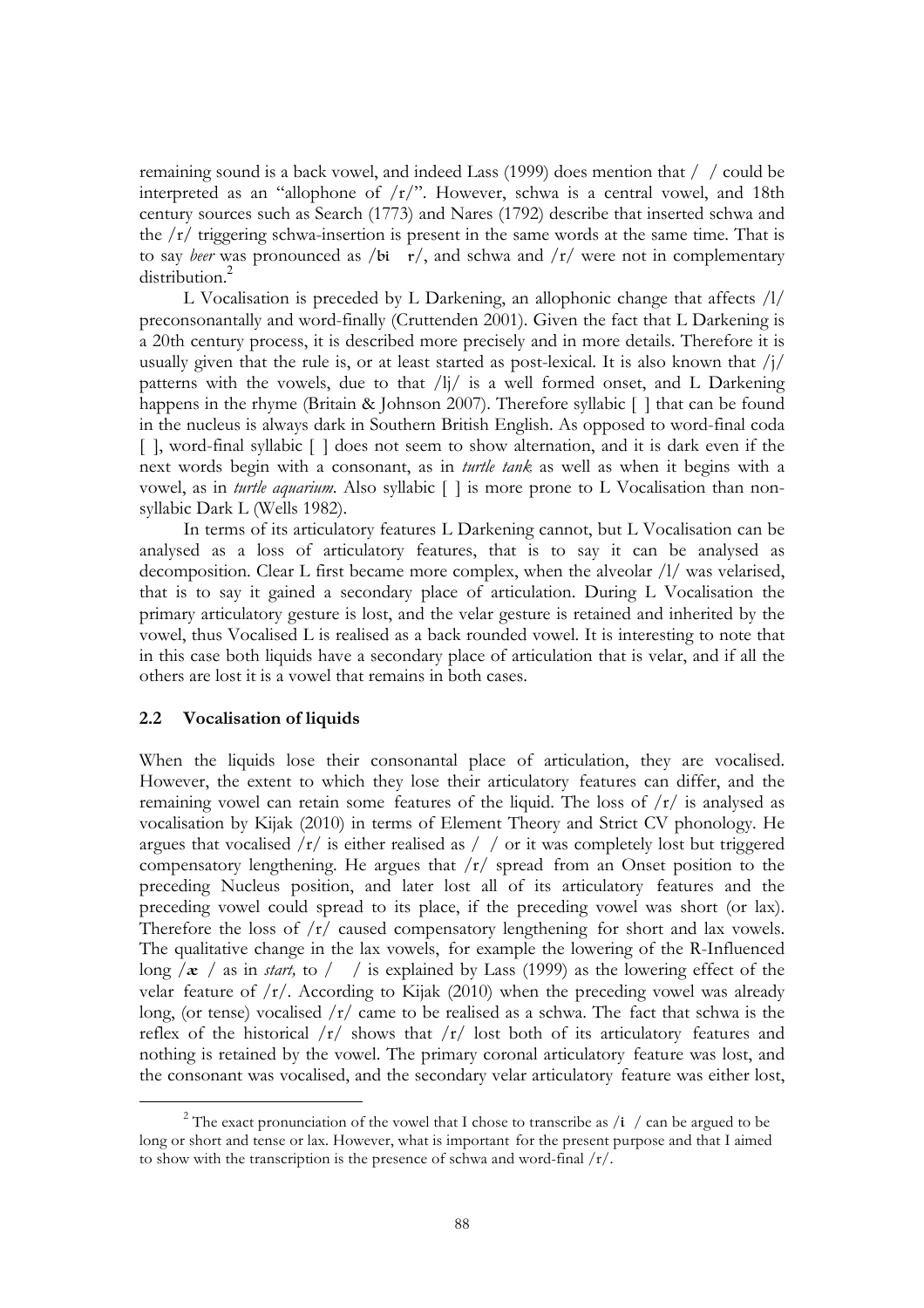therefore the pronunciation of the vowel is the neutral, central schwa, not a back rounded vowel, or /r/ never had a velar place of articulation.

The first question that remains unanswered by Kijak's analysis is the well-known discrepancy between tense and lax vowels, namely that lax vowels are not altered by  $\frac{1}{r}$ if it is in the onset, and they were lengthened, not diphthongised. Therefore there seems to be no evidence for such an intermediate stage in which  $\frac{r}{r}$  is in the nucleus and the vowel is not lengthened, therefore there is no such a vowel that can be analysed as a vocalised  $/r/$ . Instead, the process can be analysed as a case of R Dropping and compensatory lengthening. The second problem is the source of schwa following a tense vowel in words in which the  $\frac{r}{r}$  is in the onset, or in Kijak's terms the  $\frac{r}{r}$  is not followed by an empty nucleus. For example, *hero* is pronounced as /'b r / in conservative RP. The fact that Pre-R Breaking exists in a word without R Dropping, and that the schwa-insertion before a pronounced  $\sqrt{r}$  was the standard, and r-less pronunciation was marked as the non-standard in the  $18<sup>th</sup>$  century suggests the existence of two phenomena: that of Pre-R Breaking and R Dropping, and not that of one, R Vocalisation. Moreover, if the process is treated as an insertion of a vowel and R Dropping, it is easy to explain that schwa was inserted as a default vowel, and it is not expected to be back or rounded as it would be, if the vowel were a vocalised  $/r/$ . Therefore I argue that first a schwa was inserted before an  $\frac{r}{\lambda}$  and later only coda  $\frac{r}{\lambda}$ was lost. Although this analysis maintains a difference between tense and lax vowels, it also explains the different behaviour of these vowels, and it treats  $\frac{r}{r}$  in the same manner in both cases, namely as R Dropping.

As opposed to the well-established pronunciation of R Influenced vowels in RP, the exact pronunciation of vocalised [] is subject to uncertainties. According to Cruttenden (2001) it can be realised as [o], [], rarely unrounded [] or centralised [ö]. These sounds can all be interpreted as a Vocalised L, in which the original  $\lceil \; \rceil$  sound is decomposed to different extents, and the extent of decomposition seems to distinguish them from each other. In [o] and [] both the velar and the labial gestures of [] (Cruttenden 2001) are retained, thus the vowels are back and rounded. If the vowel loses the labial gesture, it becomes []. The question of [ö] is interesting, as it does not lose the labial gesture, but it does not retain the velar gesture to such an extent as the rest of the reflexes. However, [ö] is only centralised, but not central, and it is distinct from a schwa, therefore the common feature of these realisations is that they are all back, as it seems that they inherited and retained backness from the velar liquid. These sounds can be analysed as vocalised [] when they follow a lax vowel, as no schwa-insertion has been reported between a lax vowel and [], but [] is often realised as a vowel. Thus the vowel and the liquid do not appear in the same word at the same time, for example *milk* is either pronounced as  $[m_k]$  or  $[m_\infty]$  but not as  $*[m_\infty]$ .

Interestingly, just as in the case of a /  $r/$  sequence, as in *hero*, the presence of an inserted vowel or a diphthong and a liquid in the same word at the same time can also be noted, for example in *feel*  $[f_i]$ . Schwa-insertion is found after  $/i$ ,  $e$ ,  $a$ , (Cruttenden 2001) and  $\pi$ ,  $\epsilon$ , ,  $\pi$  / (Krämer 2008). These can be generalised as the tense vowels of English. Therefore in this case it is not possible to talk about L Vocalisation, but about Pre-L Breaking, and about L Dropping in the case of nonstandard speech. The present state of words such as *feel* with a diphthong and a wordfinal liquid seems to be parallel to the standard pronunciation of the words ending in /r/ in the  $18<sup>th</sup>$  and  $19<sup>th</sup>$  centuries. Schwa-insertion with the preservation of the liquids was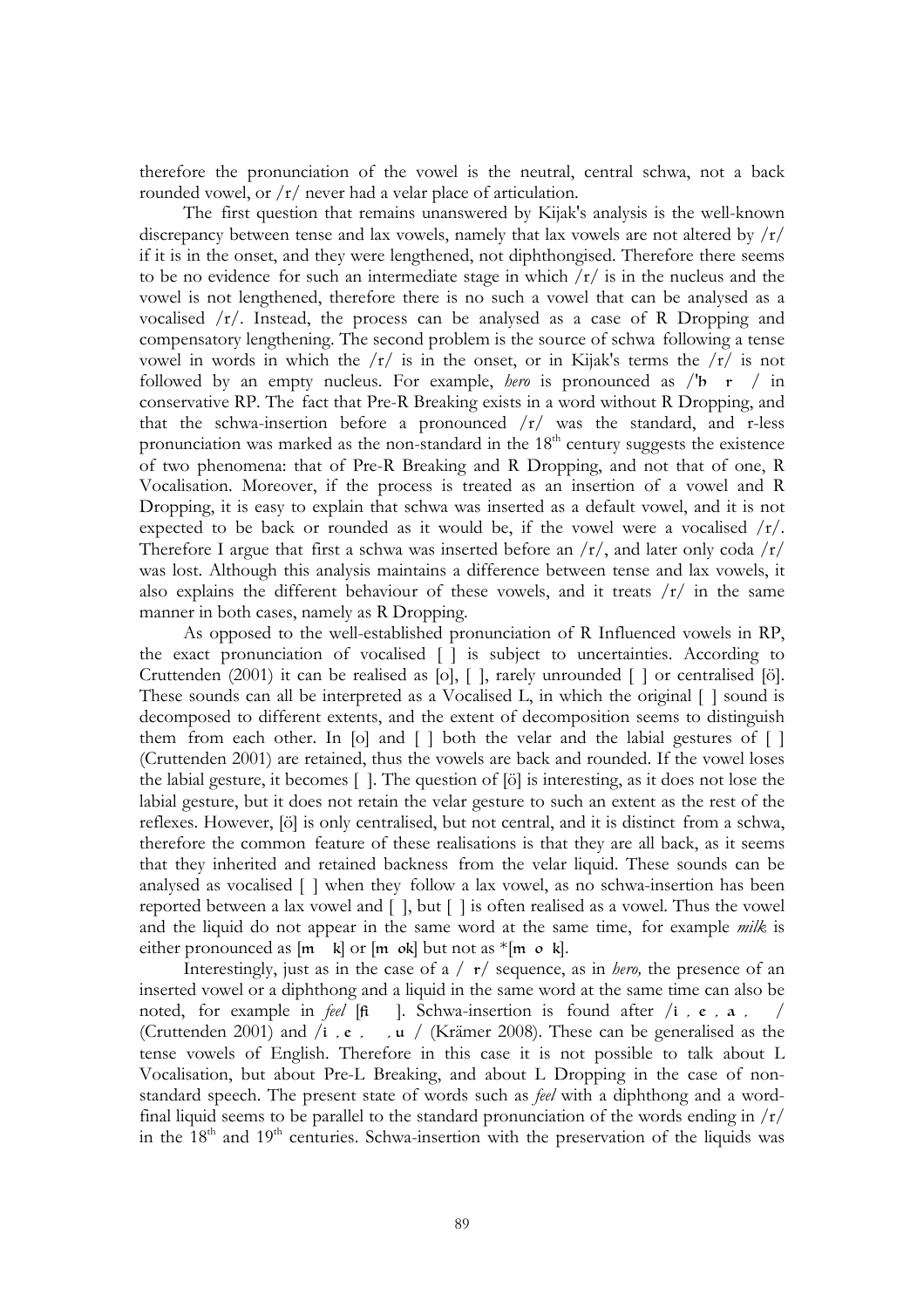and is accepted in standard speech.  $18<sup>th</sup>$  and  $19<sup>th</sup>$  century sources treated Pre-R Breaking as an optional, but accepted process, whereas they treated R Dropping as non-standard. Pre-L Breaking is treated as an optional but standard process, and L Dropping as a sociolinguistic variable by Wells (1982, 1990) and Kerswill (1990, 1995). Therefore it seems that in the case of tense vowels Pre-Liquid Breaking operates in the standard variety and an additional Liquid Dropping operates in the non-standard variety, whereas in the case of lax vowels there is a straightforward case of Liquid Vocalisation as there is no evidence for schwa-insertion.3

# **2.3 Effect on the Preceding Vowel**

 $\overline{a}$ 

The behaviour of the vocalised liquids does not only interact with the preceding vowel when they show different patterns based on the tenseness or laxness of the preceding vowels, but the liquids also modify the preceding vowels. In the case of the lax vowels only  $\sqrt{r}$  had an effect on the quality of the vowels, as the lax vowels became lower due to its presence and long, due to the loss of  $\frac{r}{r}$  that triggered compensatory lengthening. In contrast, L Vocalisation leads to diphthongisation of formerly short vowels, as in *kill*  /k  $o$ , therefore the result is also a long vowel, but a diphthong, not a monophthong, and it seems that at present some features of Dark L, namely its backness is retained, as opposed to R Dropping, where nothing was retained.

Tense vowels, however, underwent laxing in both cases. The laxing effect of Pre-R Breaking can be exemplified by the fact that the pronunciation of *fear* is  $/f$  / and not  $*/\text{ft}$  / or  $*/\text{ft}$  /. The same holds for Pre-L Breaking, as *feel* is reported to be pronounced in non-standard speech as [f o] or [f ] and not as  $*$ [fi o] and  $*$ [fio] or  $*$ [fi] ] and \*[fi] (Data comes from Wells 1982, Kerswill 1990 and 1995). This is better analysed as a laxing process, and not as lowering, because lax vowels are not lowered when they become the first vowel of the diphthong, but are left unaffected by L Vocalisation.

The fact that lax vowels are not affected by L Vocalisation but were affected by R Dropping leads to an important difference between R Influence and L Influence on the vowel-inventory: whereas R Influence has led to splits, L Influence leads to splits and mergers. In the case of R Influence, both lax and tense vowels were split, resulting in an R Influenced and a plain variant, and as the motivating environment was lost, and the allophonic difference became phonemic, the original two phonemes became four, as it can be seen in Table 1, exemplified by lax  $/$  / and tense /i /.

<sup>&</sup>lt;sup>3</sup> Gick (2002) analyses both the case of  $\frac{r}{x}$  and  $\frac{1}{r}$  in American English as a straightforward case of Vocalisation instead of a series of two changes, namely Pre-Liquid Breaking and Liquid Dropping. However, I maintain that a different analysis of tense and lax vowels might be argued for on the basis of my current material. However, more research is needed, especially in the case of Pre-L Breaking where it is possible to carry out acoustic and articulatory experiments.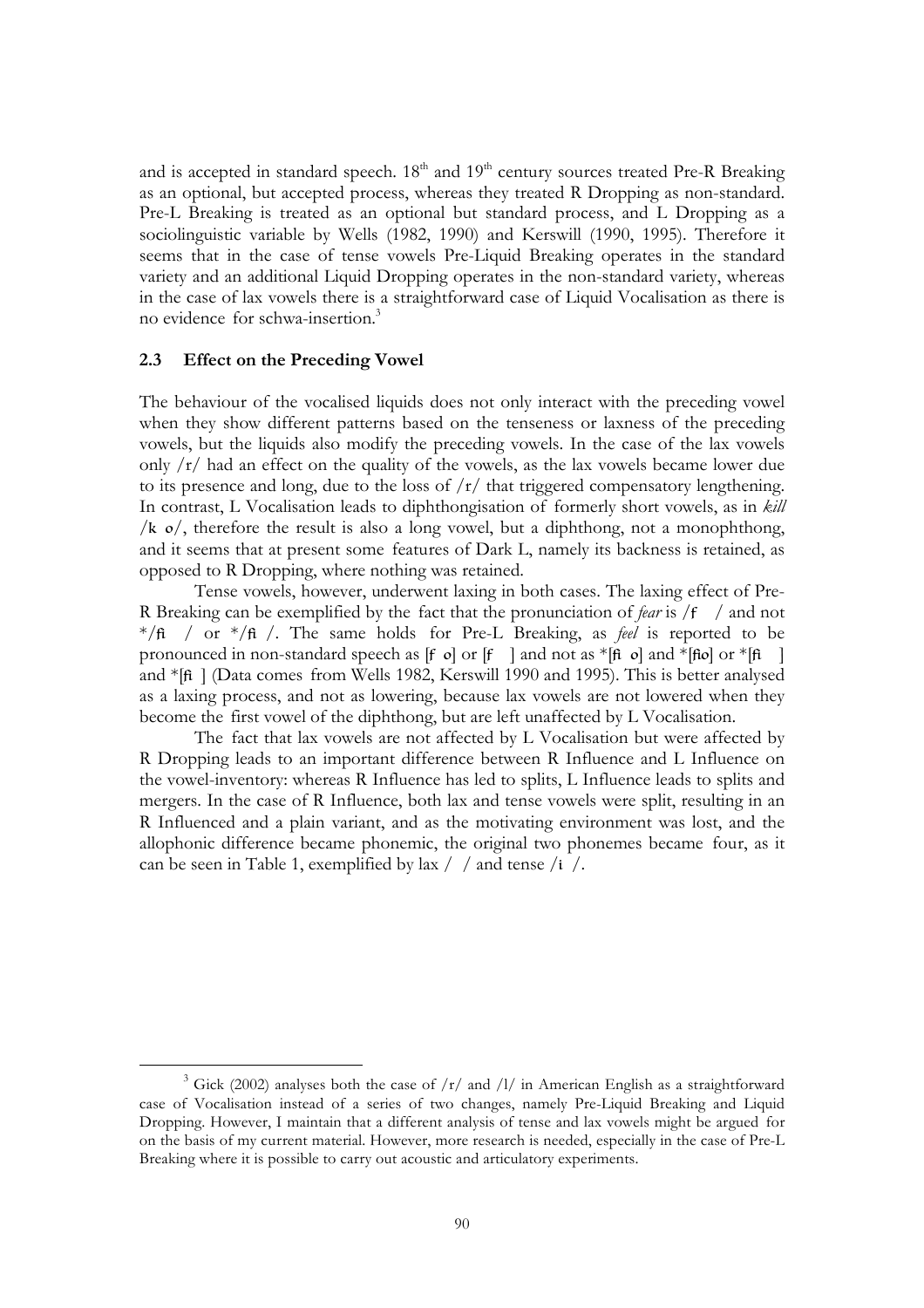| <b>Before R Influence</b> | stick, stir |      | steam, steer |       |
|---------------------------|-------------|------|--------------|-------|
| <b>After R Influence</b>  | stick       | stir | i<br>steam   | steer |

## Table 1: R Influence

In case of L Influence, tense and lax vowels were split into L Influenced and plain vowels in the non-standard variety, however, the realisations of the L Influenced lax vowels and tense vowels are the same, because lax vowels are not affected by L Vocalisation, but tense vowels become lax due to L Influence. The result is a three way opposition between *fit, feel/fill* and *feet* in non-standard London English*,* created by a split and a merger, as it can be seen in Table 2, exemplified by lax  $/$  / and tense /i /. (The data comes from Wells 1982.)

| <b>Before L Influence</b> | tıt. | fill             | teel,                | feet      |
|---------------------------|------|------------------|----------------------|-----------|
| After L influence         | tıt  | $t\mathcal{U}l.$ | $\mathbf{o}$<br>feel | Ĺ<br>feet |

# Table 2: L Influence

Yet another important difference between the forms shown in Table 1 and Table 2 is that R Influence and R Dropping happened in the 19th century, and its results are phonemes of Standard British English, and the plain vowels are not recoverable.<sup>4</sup> Therefore *start* is always pronounced as  $/\text{st}$   $\tau/$ , and there is no variation between /st  $\tau$ / and \*/stært/ or \*/st rt/ in Southern British English, be it standard or nonstandard. Although word-final /r/ appears as a linking phenomenon, as in *starry*  /'st  $r$  /, the vowel still remains long and low. Therefore R Influence is a historical process whose effect is always seen in the words that historically contained an /r/ in the relevant position, however, it is not active in today's Southern British English. Although loanwords are influenced by Breaking or Broadening and R-Dropping, these rules do not lead to positional variations in the vowel quality, and the first two operates at a lexical level only. This cannot be said of L Influence, as it is a change in progress in contemporary Southern British English. The resulting vowels appear to be allophonic as they tend to show variation and complementary distribution, as the vowels of *feel* [f o] and *feeling* ['fil ] differ due to the fact that only Dark L can be vocalised, and Dark L is an allophone of Clear L. Although vocalisation in a prevocalic environment has been reported (Kerswill 1990, 1995), for the time being L Influence can be called post-lexical in the non-standard accents of English covered here.

 $\overline{a}$ 

<sup>4</sup> Some of them are already being lost due to the smoothing of diphthongs and triphthongs to monophthongs (Upton 2008).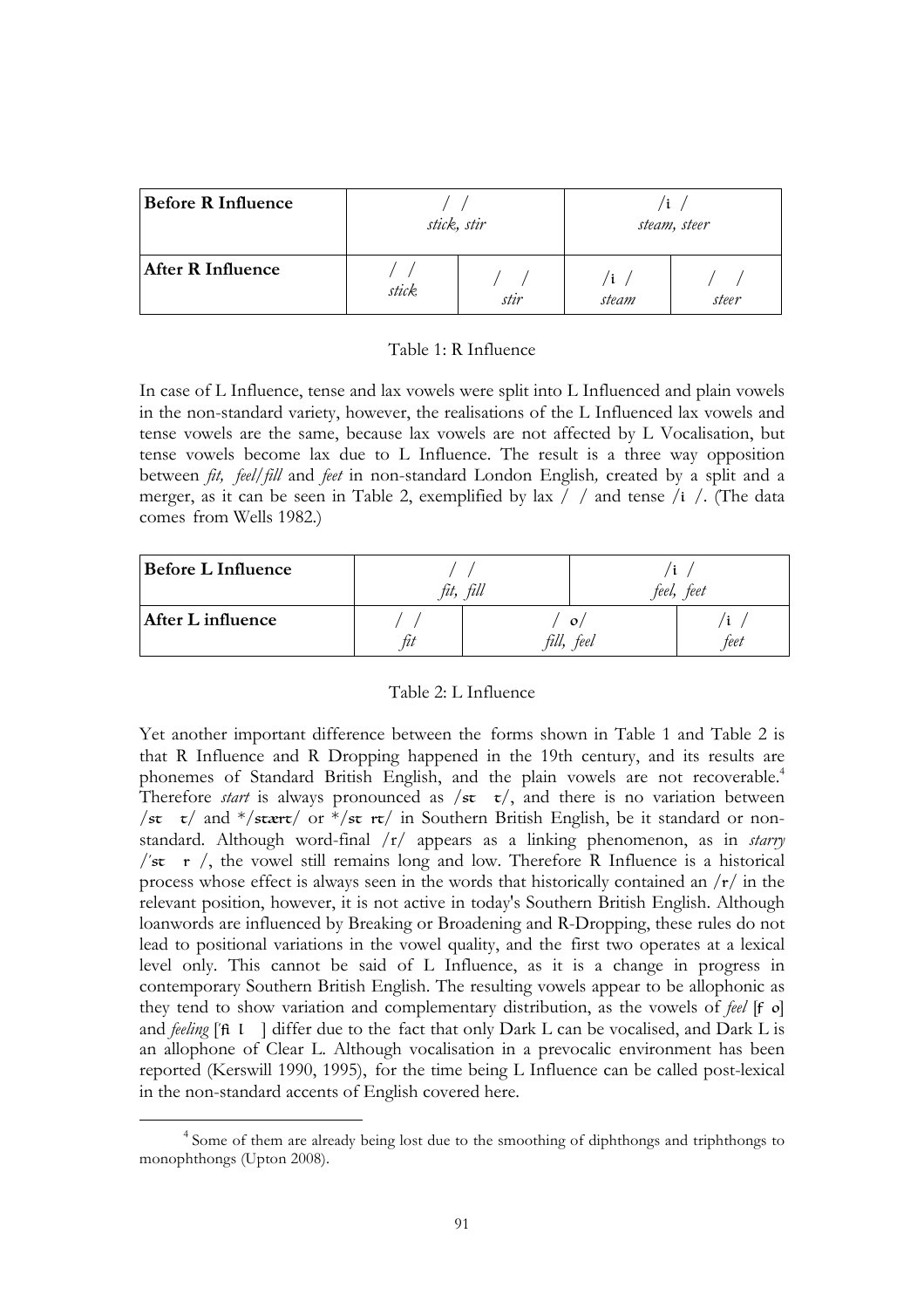## **2.4 Recoverable and Non-recoverable Loss of the Liquids**

Liquids have a tendency to be dropped in a coda position, however, they seem to show a difference in a word-internal coda and a word-final coda position. The case of the wordinternal coda is the more straightforward of the two. In this position at first social variation is shown, as a vocalised liquid is treated as a marker of non-standard speech, and later it becomes accepted.

As opposed to word-internal codas, word-final coda [] does not only show a stylistic variation but also positional variation. That is to say that /l/ tends to be vocalised in the utterance *call Susan* but not in the utterance *call Andy.* Although the number of Clear L exceeds the number of Dark or Vocalised L in the prevocalic position, the fact that Dark and Vocalised L appears in a position where Clear L is expected should not be overlooked. It shows that these words end in an underlying /l/ for some speakers, but end in an underlying vowel for others. On the one hand this can be analysed by giving a different domain for L Darkening. In this case, the domain for L Darkening has become the word instead of the utterance for those who use word-final Dark L prevocalically. This might be the result of analogy during which preconsonantal and prepausal wordfinal Dark L has influenced the prevocalic sound. It has to be added that this can not only hold for word-final Dark L, but also for word-final Vocalised L too. This shows that L Darkening and Vocalisation are not post-lexical rules, and Dark or Vocalised L may have been phonemicised for some speakers.

On the other hand, Vocalised L with or without Linking L, may be interpreted as the reanalysis of the liquid as a vowel. Example for such pronunciation are *bull in* with a [w] and *peel it* as  $\lbrack \mathbf{p} \quad \mathbf{l} \quad \rbrack$  (Kerswill 1995). This might be taken as a counter-argument for the analysis provided by Gick (2002). Gick (2002) argues that a merger of the vocalised liquid with another vowel of the vowel inventory (usually a merger with schwa for  $\frac{r}{r}$ ) and a merger with  $/$  / for Vocalised L) is a necessary prerequisite for the reanalysis of the liquid as a vowel. As Gick (2002:171) put it, reanalysis is when "either both the liquid and the vowel is reinterpreted [...] as vowel-final or both can be reinterpreted as  $/r/$ - or /l/-final." Thus reanalysis is necessary for the complete loss of prevocalic liquids. However, vocalised /l/ has not been merged with any vowel, but the liquid has been reinterpreted as a vowel for certain speakers. Prevocalic L Vocalisation might be interpreted as a sign of inter- and intraspeaker variation that is typical for a change in progress and it can be paralleled to the development of non-rhoticity in New Zealand English. Word-final prevocalic R Dropping was observed in this variety by Hay and Sudbury (2005) together with word-final preconsonantal R Dropping, however, the rate of R Dropping was smaller in the prevocalic position than in the preconsonantal position and thus New Zealand English emerged as non-rhotic variety with Linking R and Intrusive R. This seems to be true for L Vocalisation as well: word-final L Vocalisation increases both before consonants and vowels, however, the rate of vocalisation is higher preconsonantally than prevocalically (Kerswill 1990, and 1995). Therefore a variety with a Linking L might develop.

### **2.5 Linking and Intrusion**

Linking- and Intrusive Liquids appear word-finally if the given word ends in a non-high vowel, and the next word begins with a vowel. They occur only in such dialects in which preconsonantal liquids are dropped, as Liquid Dropping and Vocalisation are necessary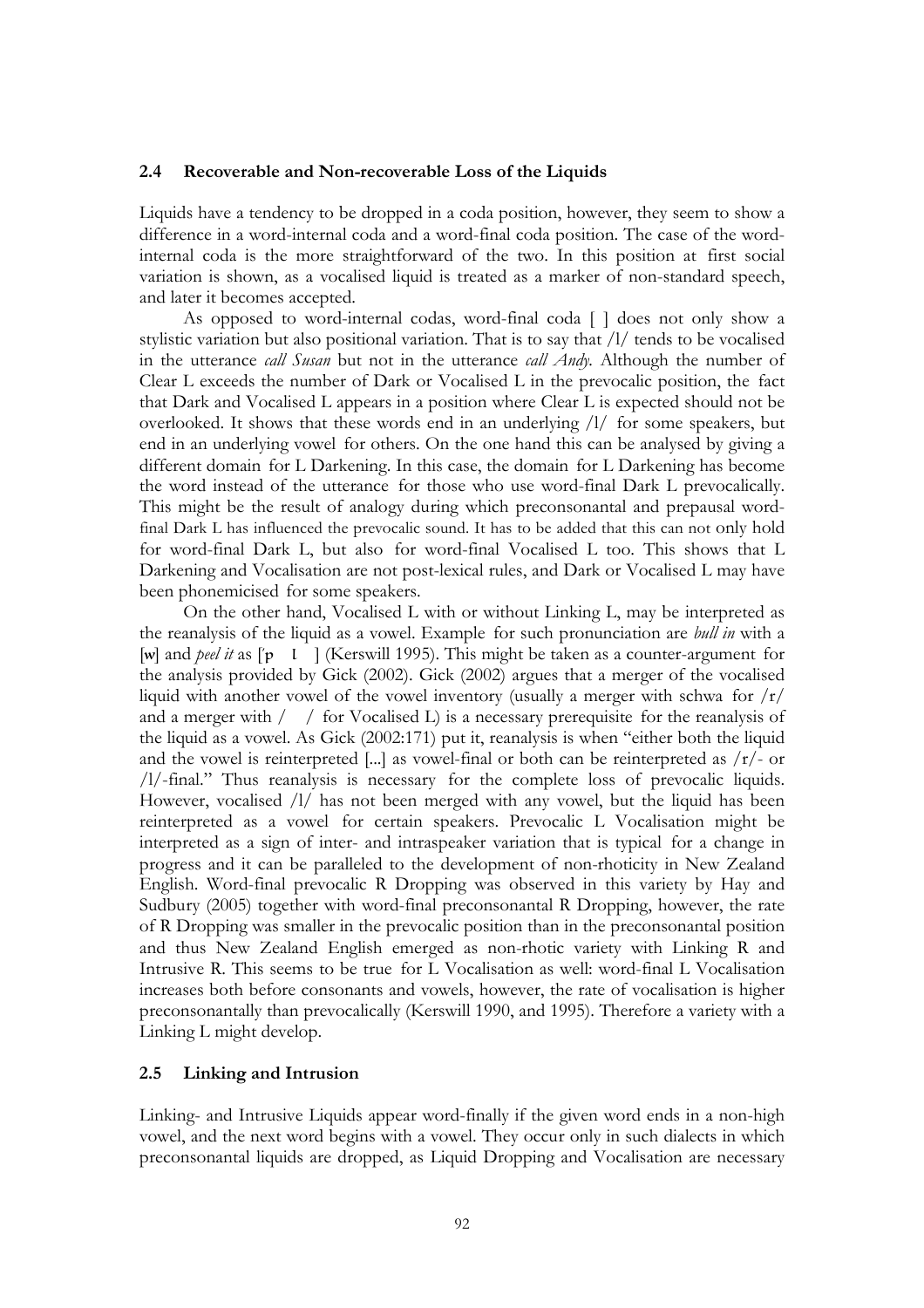prerequisites for Linking and Intrusion. The two phenomena are treated differently from a diachronic viewpoint, as two consecutive steps of a diachronic process. The first step is Linking, when a word that used to end in a liquid in every position loses the liquid before a pause or a consonant, and only retains it prevocalically. The second step is Intrusion, when other words that end in the same vowel as the words that historically ended in a liquid are reanalysed as words ending in a vowel and a linking liquid sequence.

In the case of Southern English Linking- and Intrusive R, the distinction is only valid from the viewpoint of a diachronic description, because from a synchronic viewpoint the environments for Linking and Intrusive R are the same. They both appear at the end of morphemes ending in a non-high vowel if the next morpheme is begins in a vowel. The explanations given for the two phenomena sometimes treat them differently, for example McCarthy (1991) maintains that R Deletion that historically preceded R Insertion is responsible for the R-less pronunciation of *tuner was* and R Insertion is responsible for the pronunciation of *tuna is* with an /r/. Other analyses, such as Harris (1994) give a uniform explanation for *tuna* and *tuner,* arguing that the /r/ is the result of a floating element, and Kijak (2010) in his Strict CV account explains both as spreading, and Balogné Bérces (2009) as hiatus filling. A uniform analysis is preferred from a synchronic viewpoint because the two phenomena occur in the same environment, and two different rules are preferred from a diachronic viewpoint, because the two processes followed each other in a linear manner.

The phenomenon that is absent from the development of  $/1/$  but present in the development of  $/r/$  is the intrusive liquid. According to Gick (2002), both the reanalysis of word-final vowels as liquids and the generalisation of this rule are necessary for an intrusive consonant to develop, and  $\frac{r}{\pi}$  has undergone this process, whereas  $\frac{1}{r}$  has not. Moreover, according to Gick (2002), the merger of the vocalised liquid with another vowel is also necessary for the reanalysis of word-final vowels as liquids, and as I have pointed out, L Vocalisation and L Dropping seems to have stopped before this point in the process. Furthermore it has not only failed to fulfil the prerequisites, but also there are no such word-final vowels to which a hypothetical Intrusive L could be generalised. The result of L Vocalisation and also that of Pre-L Breaking and L Dropping is a nonhigh back vowel, therefore Intrusive L could be generalised to other such vowels. However, the words ending in non-high vowels already show Intrusive R in Southern English. It also has to be noted that the fact that words ending in Vocalised L in most of the cases end in a Linking L or in a vowel, however sporadic Intrusive R was also reported by Uffmann (2008). This shows that Vocalised L can be reanalysed as a vowel, without merging it with other vowels.

## **3 Standard and Non-Standard Pronunciation**

Analysis of the data and consideration of sociolinguistic and stylistic variation show that, as with every change in progress, there were and there are variations existing side by side, as the changes originated from non-standard varieties and gradually became part of standard speech. The influence of the liquids on the preceding vowels was accepted quickly as part of Standard Southern British English both in the  $17<sup>th</sup>$  and  $18<sup>th</sup>$  centuries, and in the present-day too. Thus Pre-R Breaking was described and accepted by 18<sup>th</sup> century orthoepist such as Walker (1791) and Nares (1792), and Pre-L Breaking is marked as an optional process by the Longman Pronouncing Dictionary (Wells 1990).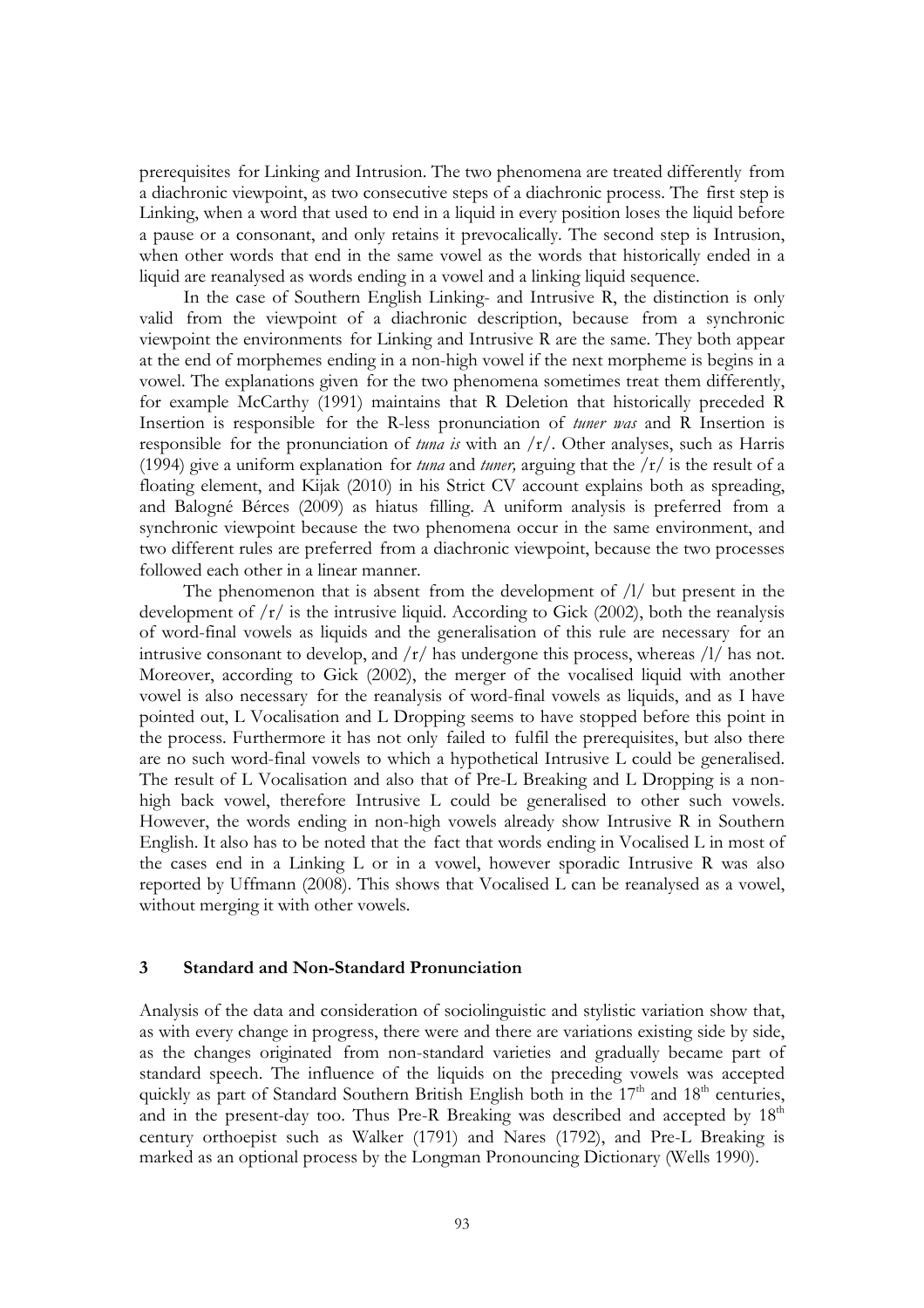However, the loss of  $\frac{r}{r}$  was accepted more slowly, just like the loss of  $\frac{1}{\sqrt{2}}$  both due to L Vocalisation and L Dropping. As Walker (1791) complained that "the r is entirely sunk" in London and Westley (1829) condemned R-less pronunciation as vulgar. Despite their opinion, R-Dropping spread from London, and Standard Southern British English, as well as the majority of dialects of Southern English became non-rhotic as well (Altendorf, Watt 2008). The same is true for the loss of /l/ at present, as vocalisation of /l/ is reported from the non-standard speech of the London area (Wells 1982), and of the East Anglian region (Kerswill 1990, 1995). However, today it seems to appear in standard speech, for example Wells (1982) first classified it as "non-RP," but he revised this statement in 1984, and in 2000 he advised teachers of English as a foreign language to accept vocalised L for Dark L. Although it gains acceptance, there is still considerable sociolectal variation, as word-internal coda /l/ can be clear in hypercorrect speech, dark in standard speech and vocalised.

Word finally, both Linking and Intrusive Liquids depend on the loss of the coda liquids. However, this does not prevent sociolectal variation, and it seems that Intrusive R was already present as an optional rule for certain speakers in the late  $18<sup>th</sup>$  and early 19<sup>th</sup> centuries, whereas other speakers did not even have exceptionless R Dropping at that time. It also seems that non-prevocalic /r/*,* word-final R Dropping before a consonant and before a vowel, Linking R, and Intrusive R were present at the same time in different registers. Therefore there were speakers who did not distinguish *hear Andy*  and *hear Susan* either due to the R-ful or to the R-less pronunciation of both phrases and there were speakers for whom the first phrase contained an  $/r/$  but the second did not. Also, there were speakers who did not distinguish between *letter is* and *coma is* either because both were R-less or R-ful, and there were speakers for whom only the phrase *letter is* contained an /r/.

The current development of  $/1/$  again runs parallel to the historical process of R Dropping and Linking R. At present, L Darkening is an exceptionless process for most speakers, whereas L Vocalisation and L Dropping are not. Therefore the same phenomena, namely preconsonantal [ɫ], Vocalised L before a consonant in the same morpheme, word-final Vocalised L before a consonant or a vowel, and Linking L exist at the same time. The exact pronunciation of /l/ varies both within speakers and in the speech of one speaker based on stylistic and sociolinguistic factors. That is to say that there are speakers for whom there is no Linking L, as word-final /l/ is not vocalised or dropped, and therefore there is no difference between *kill Susan* and *kill Andy* with respect to the presence of the liquid*.* There are speakers who may vocalise preconsonantally, and for whom there is a difference between *kill Susan* and *kill Andy.*  Lastly, there are speakers for whom there may not be a difference between these two phrases due to prevocalic L Vocalisation.

## **4 Conclusion**

I conclude that the steps in the loss of the coda liquids serve as a prerequisite for the next one, and thus they follow each other, but the steps happen at the same time in different varieties of the language and there is a considerable inter- and intra-speaker variation. In terms of the chronological ordering, vowels were altered first, however, lax vowels were only lowered by coda  $/r/$ , but not by []. Secondly, the liquids were lost in the coda position, and a linking liquid developed word-finally which was only generalised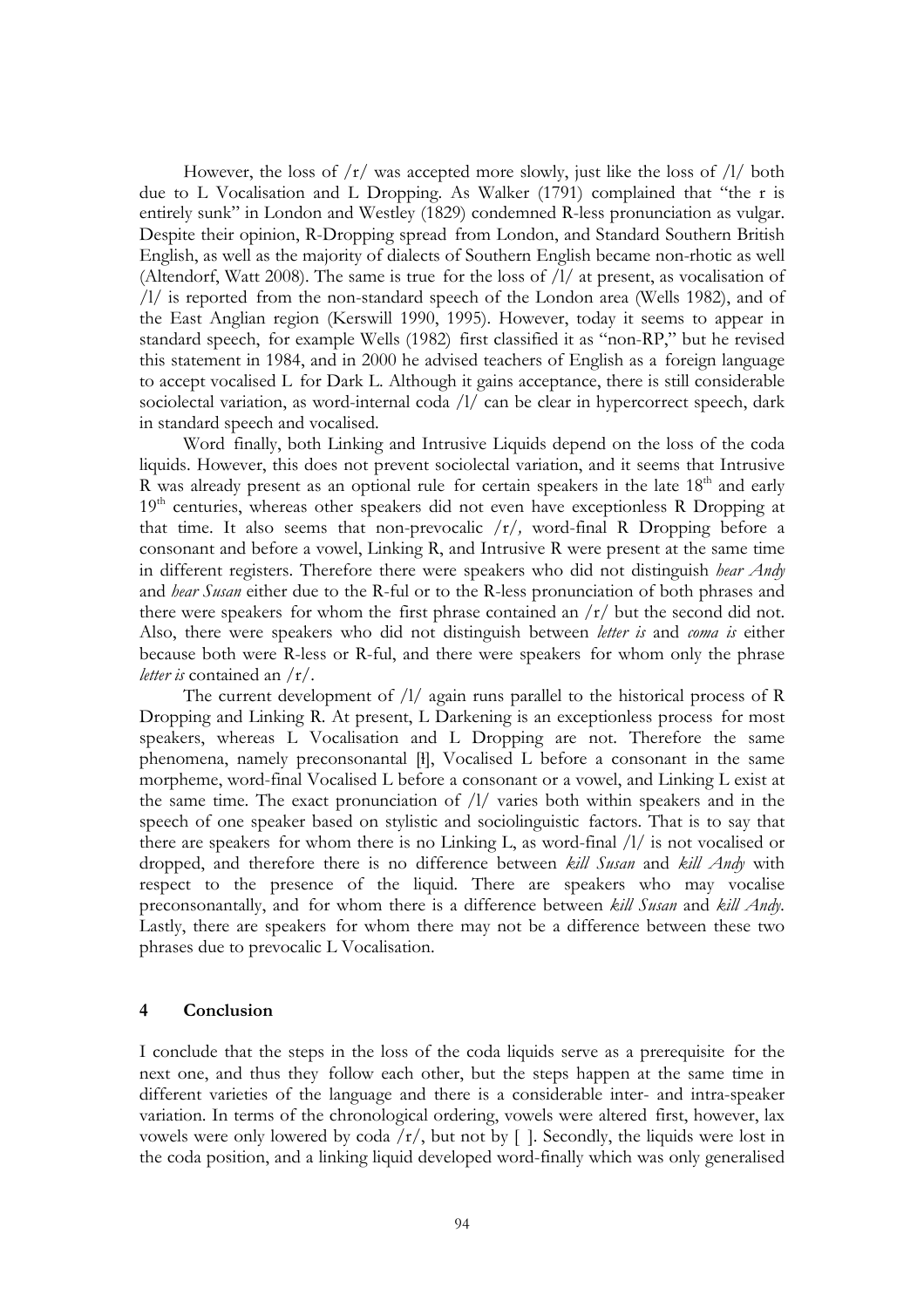|              | /r/                                   |                                                    |
|--------------|---------------------------------------|----------------------------------------------------|
| Lax vowels   | Lowering<br>R Dropping<br>Lengthening | L Vocalisation<br>resulting in<br>diphthongisation |
| Tense vowels | Schwa-insertion<br>Liquid Dropping    |                                                    |
| Liquids      | Linking<br>Intrusion                  | Linking                                            |

to an intrusive liquid in the case of /r/. The steps are summarised in Table 3.

# Table 3: Order of the steps

As the table shows one of the differences lies in the behaviour of liquids when they follow a lax vowel: in this position coda  $\frac{r}{\sqrt{r}}$  was dropped, and there the vowel underwent compensatory lengthening, whereas coda [] is vocalised and realised as a vowel. Therefore the main difference is that coda  $\langle r \rangle$  is always dropped, whereas coda  $\lceil \cdot \rceil$  is either vocalised (if it follows a lax vowel) or it is dropped (if it follows a tense vowel). The sequence of a tense vowel and a liquid behaves in the same manner regardless whether that the liquid is an  $/r/$  or an []. In terms of the distribution of the liquids the difference lies in that there is a non-historical Intrusive R in phrases such as *draw a picture*  and words such as *drawing,* but there is no Intrusive L in Southern British English.

In terms of social variation, the change in the pronunciation of lax vowels before a coda  $\sqrt{r}$  and schwa-insertion after tense vowels became part of the standard speech first. The changes concerning the distribution of the liquids was accepted more slowly. Thus the loss of coda  $\frac{r}{\tan \theta}$  and  $\frac{1}{\tan \theta}$  were accepted later than their effect on the preceding vowel, and Intrusive R was accepted last. The discrepancies between standard and nonstandard pronunciation of  $/r/$  and R-Influenced Vowels in the 18<sup>th</sup> and 19<sup>th</sup> centuries are summarised in Table 4a. The discrepancies between standard and non-standard pronunciation with respect to Pre-L Breaking and L Vocalisation in the  $20<sup>th</sup>$  century are summarised in Table 4b.

|              | Standard                | Non-standard                          |
|--------------|-------------------------|---------------------------------------|
|              | /r/                     | /r/                                   |
| Lax vowels   | Lowering<br>Lengthening | Lowering<br>Lengthening<br>R Dropping |
| Tense vowels | Schwa-insertion         | Schwa-insertion<br>R Dropping         |
| /r/          |                         | Dropping<br>Linking<br>Intrusion      |

Table 4a: Sociolectal variation of  $/r/$ , 17<sup>th</sup> and 18<sup>th</sup> century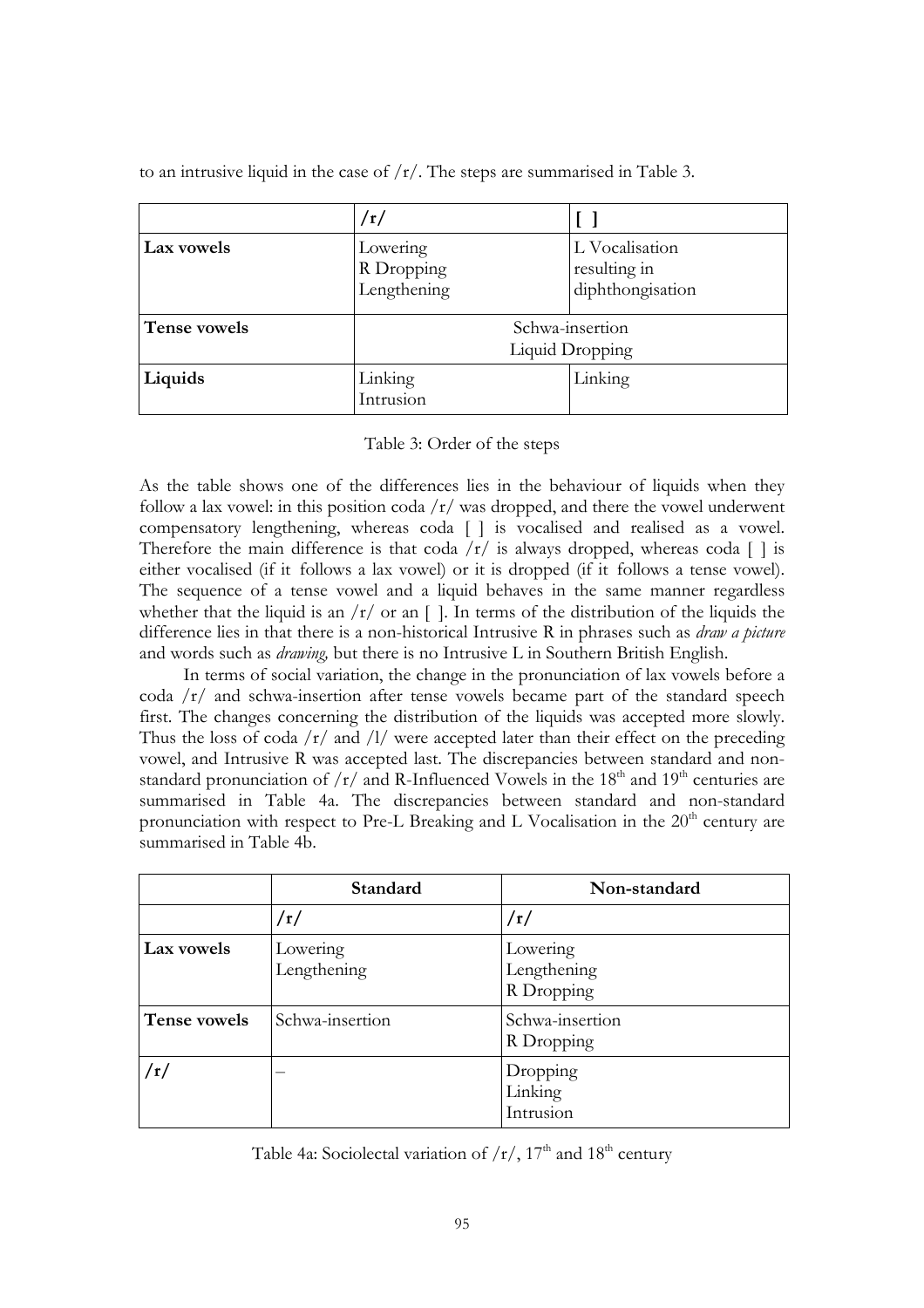|              | Standard        | Non-standard                                    |
|--------------|-----------------|-------------------------------------------------|
| Lax vowels   |                 | L Vocalisation resulting in<br>diphthongisation |
| Tense vowels | Schwa-insertion | Schwa-insertion<br>L Dropping                   |
|              |                 | Vocalisation or Dropping;<br>Linking            |

Table 4b: Sociolectal variation of /l/, present-day

As Table 4a and 4b show one of the differences between  $/r/$  and  $\lceil \cdot \rceil$  can be found when they follow a lax vowel. The change in the quality and quantity of a lax vowel if it is followed by a coda  $/r/$  was accepted early on in the 18<sup>th</sup> and 19<sup>th</sup> centuries, but as lax vowels are not affected by a coda [], but followed by a vocalised coda [], they become part of the standard speech more slowly. This is due to the fact that the main difference between standard and non-standard speech lies in the distribution of liquids, and the only difference between the liquids is that coda  $\sqrt{r}$  is always dropped, whereas coda  $\sqrt{1}$  can be vocalised or dropped. This difference aside, the steps of the loss of  $\frac{r}{r}$  run parallel to the loss of /l/.

### **References**

- Altendorf, Ulrike, & Watt, Dominic. 2008. The dialects in the South of England: Phonology. In Kortmann, Bern and Upton, Clive (eds) *Varieties of English 1 The British Isles,* 194–222. Berlin, New York: Mouton de Gruyter.
- Balogné Bérces, Katalin. 2009. Law and order: likvidák az angol nyelv dialektusaiban. [Law and order: liquids in the dialects of English]. In *Nyelvelmélet és dialektológia* [Linguistic theory and dialectology], 49–60. Piliscsaba: PPKE BTK Elméleti Nyelvészeti Tanszék – Magyar Nyelvészeti Tanszék.
- Britain, David & Johnson, Wyn. 2007. L-vocalisation as natural phenomenon: explorations in sociophonology. *Language Sciences* 29*.* 294–315.

Cruttenden, Alan. 2001. *Gimson's pronunciation of English.* London. Hodder.

Gick, Bryan. 2002. The American intrusive L. *American Speech* 77. 167–183.

Hay, Jennifer & Sudbury, Andrea. 2005. How rhoticity became /r/-sandhi. *Language* 81.4. 799–823.

Harris, John. 1994. *English sound structure.* Oxford, Cambridge. Blackwell.

Kerswill, Paul. 1990. *The interaction of sociophonetic features and connected speech processes.* Swindon: ESRC.

Kerswill, Paul. 1995. Surface and underlying phonological differences in the study of dialect contact: evidence from citation forms. In Shockey, Linda. (ed.) *Work in Progress* 8*,* 78–88. Reading: Speech Research Laboratory, Department of Linguistic Science, University of Reading.

- Kijak, Artur. 2010. Intrusive consonants: the internal structure of English liquids. *Poznan Studies in Contemporary Linguistics* 46.4. 407–427.
- Krämer, Martin. 2008. English schwa insertion before liquids and phonological opacity. In: *Proceedings of CLS* 41.1*,* 267–282. Chicago: Linguistic Society.
- Lass, Roger. 1999. Phonology and morphology. In Roger Lass (ed.) *The English language volume III 1476-1776,* 56–186. Cambridge: Cambridge University Press.
- McCarthy, John. 1991. Synchronic rule inversion. In *Proceedings of the Seventh Annual Meeting of the*  Berkeley Linguistic Society: General Session and Parasession on the Grammar of Event Structure, 192–207.